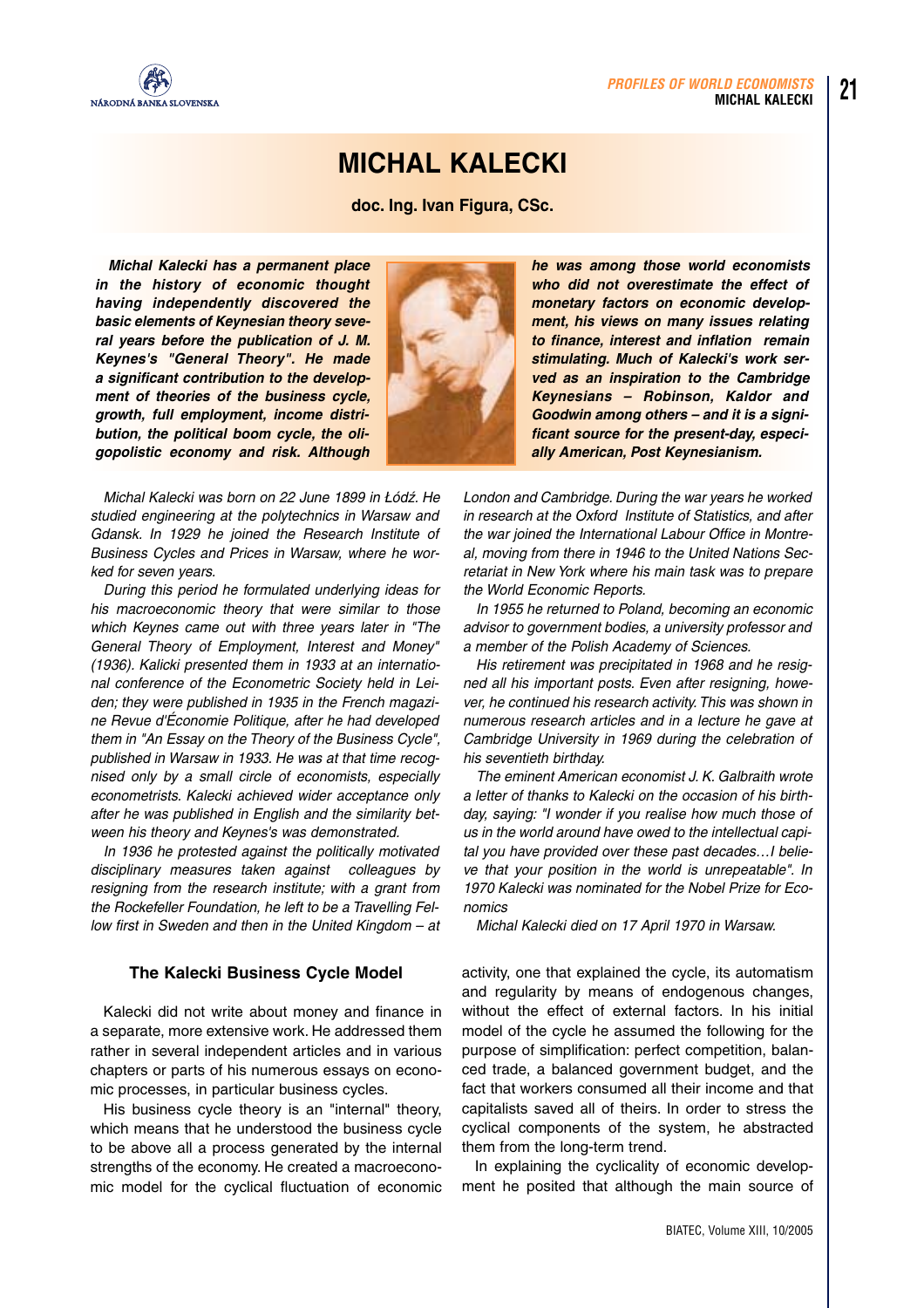investments is the aggregate savings of enterprises, the investment decisions of entrepreneurs are based on the anticipated aggregate profitability in the expected future period – the rate of profitability in new plants, estimated on the basis of current gross profitability. He defined it as a ratio between total gross profitability and the existing capital stock. Within the investment process he distinguished three stages each separated by a time-lag:

1. the decision to invest – orders,

2. production of capital goods,

3. actual investment – installation of capital goods

For him, the very cyclicality of the economy was a continual process in which cyclical development resulted from the dual role of investment - from the fact that "investment is not only produced but also producing".

Kalecki wrote:"Investment considered as capitalists' spending is the source of prosperity, and every increase of it improves business and stimulates a further rise of spending for investment."

On the other hand, every investment produces capital equipment and expands the existing stock, it  $is - abstracted$  from technical progress  $-$  a simple addition to the older generation. The growth in the volume of capital equipment, which depends on the size of the investment orders realised in past periods, means that amid continuing profits there is a reduction in the rate of profit. In this way the growth of total capital stock has an adverse effect on its gross profitability and therefore on the demand for further investments. Investment orders grow more slowly and by the next stage are in decline, triggering a phase of depression. It is in this sense that Kalecki formulated his well-known statement:"The tragedy of investment is that it calls forth because it is useful." Where effective investment has fallen below the level of depreciation, then the total capital stock will fall, halting the decline in profitability and inducing renewed growth in investment spending, which leads into the cyclical phase of economic recovery.

Investments made in a certain period are determined by the level of economic activity in the past periods. This, wrote Kalecki, "creates a basis for analysing the dynamic of the economic process and in particular makes it possible to demonstrate that this process is connected to cyclical development".

In elaborating his cycle theory Kalecki took into consideration technical progress. He shows that, thanks to innovations, investments are not merely an addition to the older generation of capital equipment. Instead of the profitability of capital declining, investment projects become more attractive, investment spending continues, aggregate demand expands, and therefore economic growth rises. "The effect that



a steady flow of innovations has on investment may be compared with the effect of a steady rate of profit growth. This flow contributes to increasing the investments per unit of time above the level without innovation… Innovations transform a static system into a system of long-term growth". Kalecki considers innovations to be factors of development which "do not allow the system to persist in a static position and which cause a long-term upswing".

The Kalecki model differs from the later Keynes model in which the balance of capital is assumed to be constant and the investment decision is based upon the marginal utility of capital in comparison with the interest rate. Kalecki by contrast posited a balance of capital which fluctuates over the course of the cycle and which, together with the expected aggregate profitability of capital, has a significant effect on the investment decision.

Lawrence Klein, 1980 Nobel Laureate in Economics, has written:"From a certain viewpoint the Kalecki model is superior to the Keynes model, above all for the fact that it is considerably dynamic."

## **The interest rate**

Most of Kalecki's views on interest-rate development were related to his interpretation of the business cycle.

Like Keynes, Kalecki saw the interest rate to be in a certain sense a monetary phenomenon and not a mechanism for bringing about equality between savings and investments. He wrote that "the rate of interest cannot be determined by the demand for and supply of capital because investment automatically brings into existence an equal amount of savings. Thus investment 'finances itself' whatever the level of the rate of interest. The rate of interest is, therefore, the result of the interplay of other factors".

As for the effect the interest rate has on the investment decisions of entrepreneurs, Kalecki reasoned that their willingness to invest increases when the profitability of capital equipment and the expected profitability inferred from this are higher, while it falls when the interest rate is raised. In general, however, he considered the interest rate to be a less significant factor than the effect of aggregate profitability, "the interest rate is of secondary importance for the will to invest, the factor of prime importance being unquestionably the gross profitability of existing plants". Regarding the relationship between the interest rate and business cycle, Kalecki draws a distinction between the short-term and long-term interest rate.

The short-term interest rate is affected, according to him, on the one hand by transaction demand for money, influenced by the volume of transactions,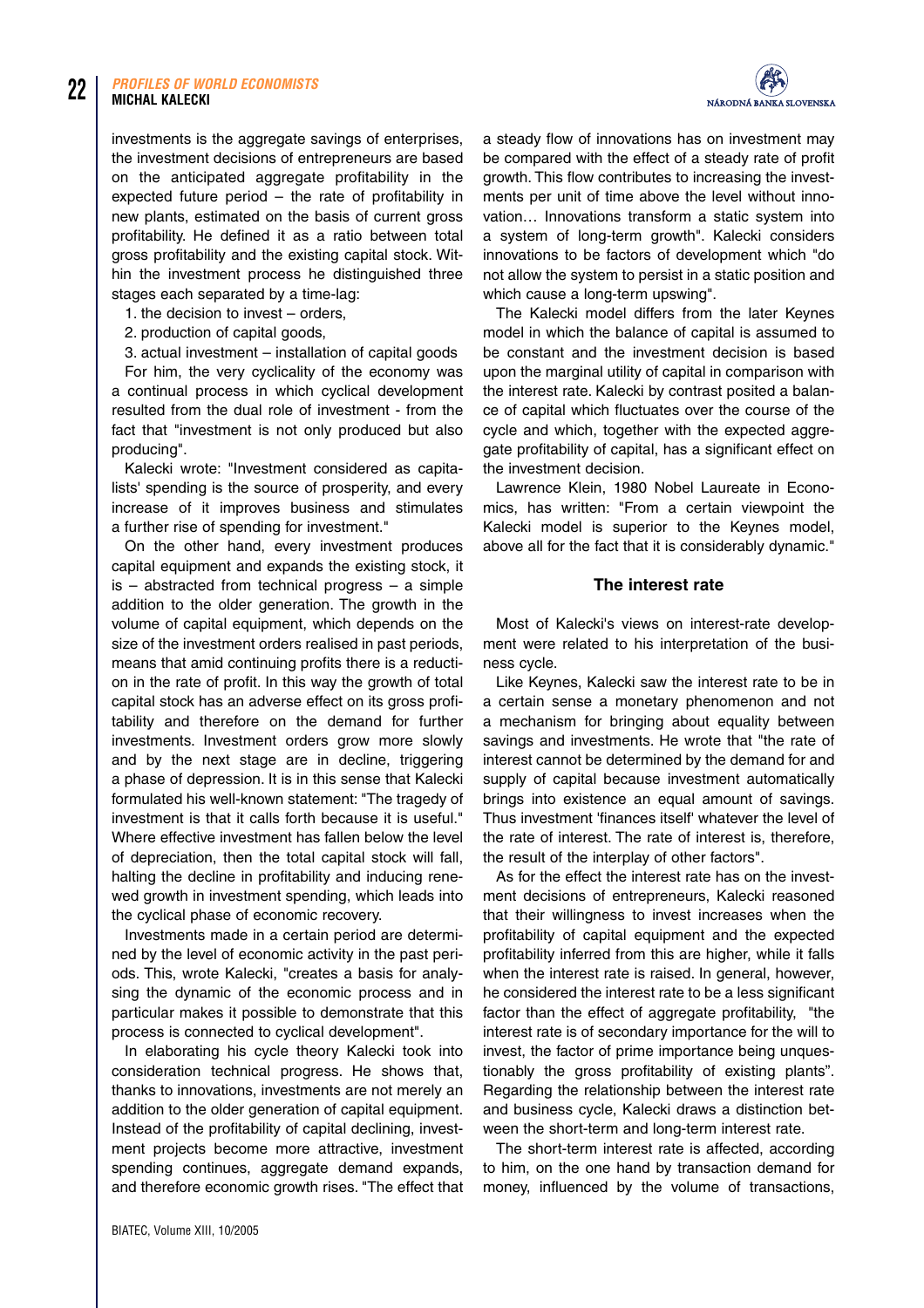

and, on the other hand, by the supply of money from banks.

The transaction demand for money, in other words the money used as a medium of exchange, may be met through a larger or smaller money supply. A larger money supply in relation to the total value of transactions enables transactions to be executed more effectively and easily. The higher the short-term interest rate however, the more unprofitable this "facilitation", since revenue is lost by the short-term placing of money in short-term deposits, bills and so on.

Where the value of transactions rises during the recovery phase, the need for a larger money supply grows and the short-term interest rate is raised as a result. Banks react to this by increasing the supply of money, which puts downward pressure on the development of the short-term interest rate. During the depression, the volume of transactions declines and so does the short-term interest rate. The banks react by tightening the money supply, which has the opposite effect on the short-term interest rate by supporting an upward tendency.

The supply of money by banks does not react proportionately to the fluctuating value of transactions, on the basis of which it is possible to clarify the actual character of the cyclical fluctuation of the shortterm interest rate. In general, according to Kalecki, bank money supply "fluctuates less than the value of transactions and so the velocity of circulation of money and the short-term interest rate increase during the recovery and decrease during the depression", insofar as the banks do not make an exceptional resort to the policy of "cheap money" during the recovery.

In the event that banks reacted to growing demand for credit by raising the interest rate relatively steeply, then the upswing would be brought to an end; as Kalecki shows, this is because "the precondition for the upswing is that the rate of interest should not increase too much in response to an increased demand for credit".

In clarifying the development of the long-term interest rate, Kalecki takes as a basis the possible substitution between a short-term asset, such as a bill of exchange, and a long-term asset, such as a government security. He presents the example of the security owner who is comparing the potential performance of the short-term and long-term asset over the course of the next several years. Rather than the common short-term interest rate, he takes into consideration the expected short-term interest rate over the course of the expected period and the current profit on the long-term asset – the current long-term interest rate. In addition he takes into account the devaluation of the long-term asset. The cyclical fluctuation of the short-term interest rate is then reflected only to small extent in the long-term interest rate, which does not fluctuate on a cyclical basis.

To the extent that Kalecki dealt with the effect of the interest rate on the willingness to invest, he considered the most decisive factor to be the long-term interest rate. This is, according to him, relatively stable and a change in it is unlikely to have a substantial effect on investment activity. This led him to reject those business cycle theories, according to which the end of the boom derives directly from an increase in the rate of interest.

Kalecki in the end asserted that, on the basis of long-term data, it is not at all certain whether consumption is really encouraged or discouraged by a higher rate of interest. Most likely is that its effect would be made significantly clear only if the interest rate fell to a very great extent. The long-term interest rate could affect spending decisions, but may itself be changed only slightly. Therefore Kalecki was also sceptical about the effectiveness of monetary policy, which, mainly through the anticipated effect on the interest rate, could have had no more than a relatively small effect on the level of aggregate demand. Where monetary policy affects demand, it does so above all through its impact on investment.

In summarising his analysis of the interest rate, Kalecki stated:"Several authors have attached to the interest rate a significant role in the progress of economic fluctuations. Since in fact the long-term interest rate is a determinant of investment and thus of the business cycle mechanism…and does not display substantial cyclical fluctuation, it can hardly be considered a significant element of the business cycle mechanism".

#### **Inflation**

Kalecki from the outset of his research dealt with the issue of inflation in connection with the business cycle and noted the process of "credit inflation". He asked:"How can capitalists invest more than remains from their current profits? This is made possible by the banking system in various forms of credit inflation…Hence, …, without credit inflation there would be no fluctuations in investment activity. Business fluctuations are strictly connected with credit inflation… A similar type of inflation is the financing of investments from bank deposits, a process usually not classified as inflation but one which perhaps has the greatest importance in the inflationary financing of investments during an upswing in the business cycle."

While in the UK during the war he examined inflation in more detail and devoted several articles to the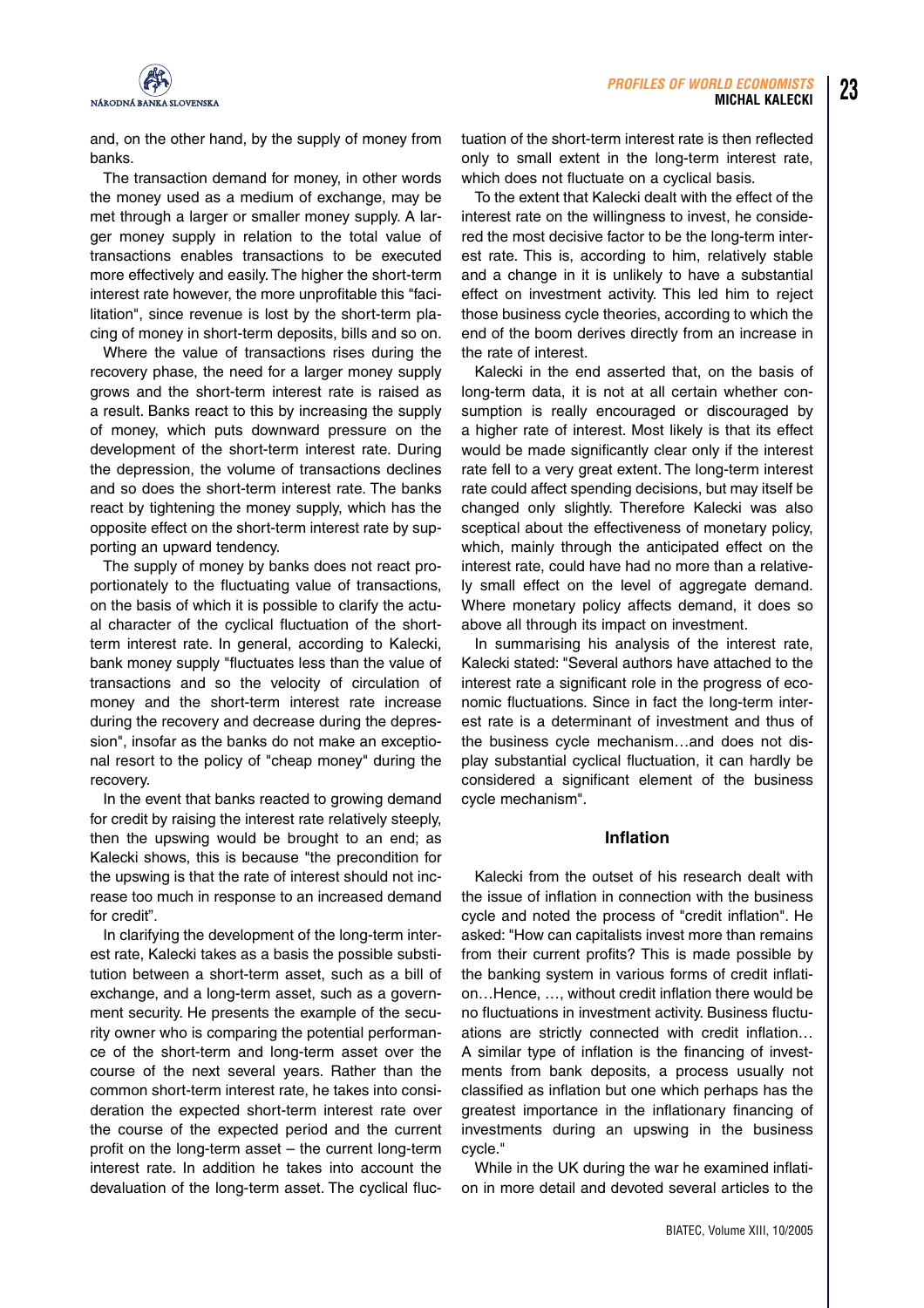subject. In one of them he posed the question:"What is inflation?". He considered it incorrect to identify inflation with every increase in the level of prices. He said that many of the factors increasing the level of prices were not inflationary in the strict sense of the word. The increase in prices happens, for example, as a consequence, of currency depreciation or a oneoff hike in wages but at the same time there does not emerge a self-regulating spiral process that could be termed inflation.

The essence of inflation may be approached more closely if its cause is understood in the following sense: where there is increasing effective demand together with constant or declining supply, an equilibrium is created by the effect of rising prices. But even here there arises the difficulty of measuring the extent and pace of inflation since prices may increase for reasons other than a relative shortage of inputs. He sees the way around this obstacle to be in understanding that a cursed inflationary spiral emerges from the fact that, after the decline of real wages caused by the increase in prices, it is not possible for nominal wages to "catch up with" the rising prices nor for the previous level of real wages to be restored. Workers strive to maintain their previous standard of living, in other words the previous level of real wages, by securing higher nominal wages. However the increase in them is a cause of further increase in the level of prices and the "chase" continues.

Where there is a rich supply of inputs for the production of consumer goods, there is also more or less a close correspondence between the prices of products and their initial costs. The supply curve is horizontal or rising slightly. During inflation however it is rising steeply and prices rise considerably above the level corresponding to a "normal" relation between prices and initial costs.This increase represents inflationary profits. Their amount may be taken as a measure of inflation. According to Kalecki, the advantage of such an approach is that inflation may be measured as a whole and in the way it is actually manifested in individual sectors. It is important for the selection of anti-inflationary measures since the fight against inflation means coming to terms with inflation in the markets for individual goods.

Kalecki considered not only the disproportionate increase of prices to costs as being symptomatic of inflation, but also the reduction of stocks. The running down of stocks indicated, according to him, a discrepancy between consumption and the supply of consumer goods. While it may for a certain time stave off inflationary pressures, it is restricted by the volume of stocks. Once stocks have been reduced to a critically low level, the inevitable inflationary pressures will kick in and lead to the increase in prices. The intensi-



ty with which stocks are reduced may therefore be considered as latent inflation, measurable by the rate at which the stocks are spent. Latent inflation may, and often does, go hand in hand with actual inflation – the reduction of stocks is accompanied by an inflationary increase in prices and the creation of excessive profits.

The suppression of inflation during the war by the official regulation of prices was deemed ineffective by Kalecki, on the grounds that prices continue to increase illegally in such a situation and that this is reflected both in excessive demand and in the random distribution of goods – not in accordance with the interest of society but largely dependent on the arbitrariness of the sellers. Open inflation could be restricted but suppressed inflation continues. He saw the better solution in economic rationing since price regulation without a rationing system suffers from the uneven distribution of those goods that are in short supply.

He also took a critical stance against the policy of using wage stabilisation as a remedy to suppress inflation. He showed that prices in such a situation will rise only up to the level where demand for consumer goods matches the available supply. In fact, real wages are not stabilised in this way, but will rather fall, while the continued reduction in the supply of consumer goods will be accompanied by a new increase in prices and a subsequent decline in real wages. Besides its unfavourable effect on the living standards of those who had worked hard, the freezing of wages reduced the incentive to raise productivity in both the war sector and in the sectors manufacturing consumer goods. It was for these reasons that Kalecki vehemently opposed the government programme of wage stabilisation and in this connection he tended towards the introduction of the full rationing system.

Kalecki devoted special attention to the issue of hyperinflation. "The theory of hyperinflation is of interest even though the phenomen is rather is exceptional, because this phenomenon is striking and because, even though hyperinflation does not last too long, it leaves considerable traces in the economy in the years to come". Interest in the theory of hyperinflation also arises from the fact that it is "the one case where the quantity theory of money finds its full application" wrote Kalecki, who had cast doubt on its applicability in the hyperinflation-free economy.

In such an economy, according to him, the increase in the supply of money in circulation causes an increase in liquidity and a fall in the velocity of circulation of money, rather than a rise in the level of prices. A reduction of the interest rate, occurring as the result of a rise in the supply of money in connection